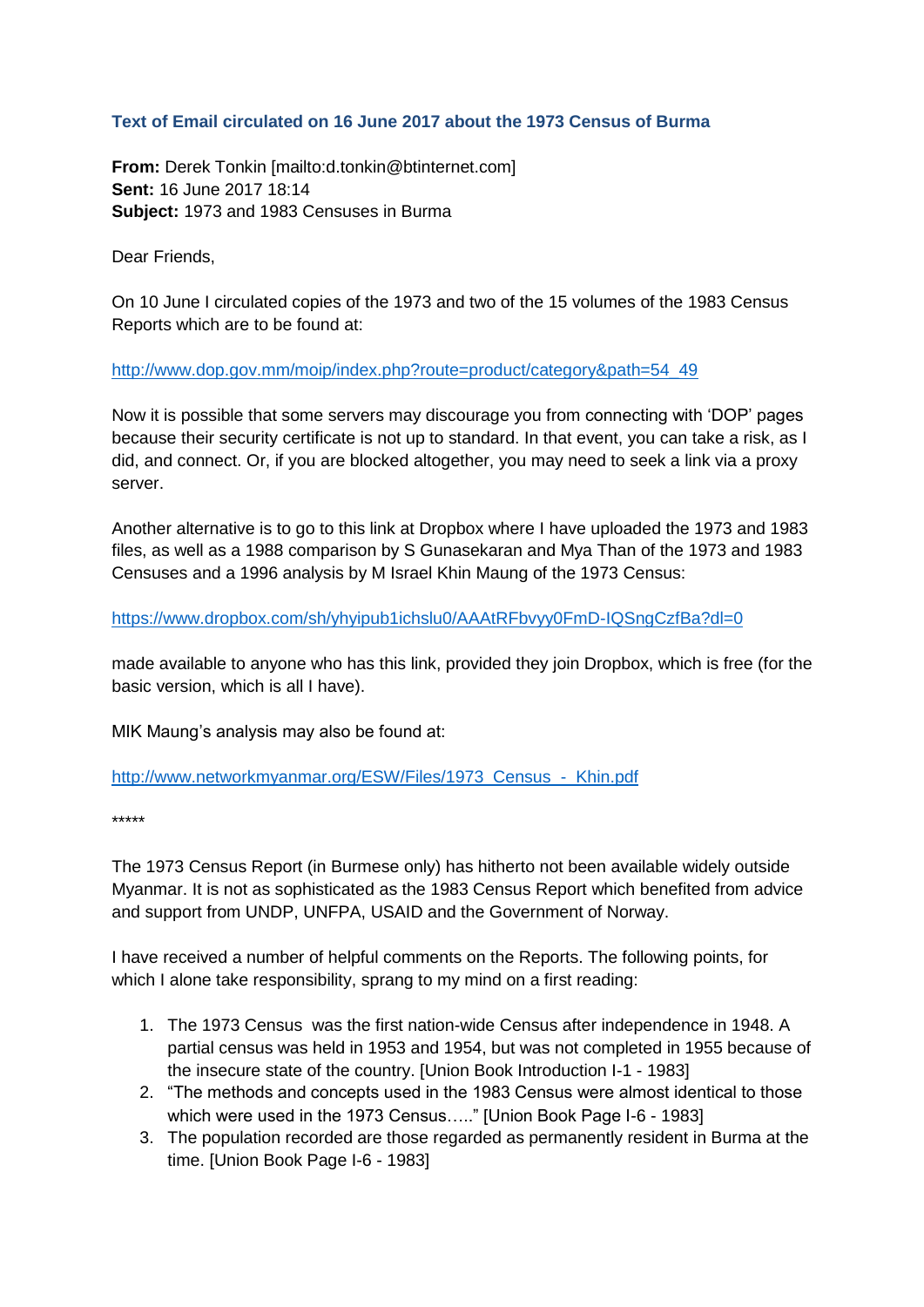- 4. The 1973 Census records on Page 21 the citizenship of those enumerated. There is no identical table in the 1983 Census. It is most unusual for citizenship to be recorded in Census Reports in any country as this is almost impossible for enumerators to verify. I doubt that this was influenced by the 1982 Citizenship Law. It is much more likely that the omission was due to advice from UN agencies, USAID and Norway about standard international practice. Preparations for the 1983 Census had in any case started in late 1980, two years before the Law was enacted. [Introduction I-2 - 1983]
- **5.** The table of citizenship on Page 21 of the 1973 Census records that 98.9% of all residents were enumerated as "Myanmar" citizens. The remaining 1.1% covered all remaining non-Burmese citizens permanently resident in Burma. Bangladeshi citizens were only a fraction of a percentage. **This can only mean that all Muslims in Arakan, apart from a very small number of foreigners, were in the 1973 Census recognised and recorded as "Myanmar" citizens, which was both nationally and internationally well understood at the time.**
- 6. The bulk of Muslims in Arakan in the 1973 Census would have been listed under "Other Foreign Races" which is Item 14 on Page 19. I assume that the majority of these OFRs would have been Muslims in Arakan. On Page 130 (1973 Census) "Other Foreign Races" numbered 233,713. Chinese, Indians, Pakistanis and Nepalese are listed separately. In the 1983 Census most Muslims in Arakan were listed as "Bangladeshis" and numbered 497,208, out of a total country-wide of 567,985. This means that some 70,777 residents outside Arakan were in 1983 thought to be of the same Bangladeshi ancestry.
- 7. In Arakan, only Rakhine-Chittagonian (known historically to the British as "Arakan Muslim" and to the Burmese as Yakhain-kala), Kaman, Myedu and Burmese Muslims (pre 1941 Zerbaidi) , would have been counted under "Other Indigenous Races" on page 19 of the 1973 Census. These minority "indigenous" (pre-1823) national races were included in the [1972 instructions for the 1973 census.](http://www.networkmyanmar.org/ESW/Files/List-of-144-national-races.pdf) No details of these minorities however found their way into the Census Report itself. In the 1931 Census under British rule, "Arakan Muslims" numbered only 51,612 against 201,912 Chittagonians/Bengalis. By 1973, the numbers of self-identifying "Arakan Muslims" could have diminished significantly because of their steady integration with the large numbers of legal [\(U Thein Sein 2012\)](http://www.rfa.org/english/news/rohingya-07122012185242.html/) Chittagonian migrants during British rule and because of [the ethnic cleansing in 1942](http://www.thestateless.com/2016/09/21/the-muslim-massacre-of-arakan-in-1942/) of Muslims in the Sittwe/Mrauk-U region.
- 8. The percentage of Mixed and Foreign Race Groups is broadly the same in both Censuses: 5.4% in 1973 and 5.3% in 1983 [Table A-6 Page I-21 - 1983]. It is not known whether the list of 144 national races used for the 1973 Census was also used for the 1983 Census. The current list of 135 national races was first published only in 1990

[ [https://www.iseas.edu.sg/images/pdf/ISEAS\\_Perspective\\_2015\\_12.pdf](https://www.iseas.edu.sg/images/pdf/ISEAS_Perspective_2015_12.pdf) - Note 17].

9. The non-Burmese races listed on Page II-45 (Rakhine State -1983) as Chinese, Indian, Pakistani, Bangladeshi, Nepalese etc. reflect political-geographic, not citizenship designations. Nepal, for example, has many and varied races/ethnicities, while the name "Pakistan" was only devised in 1933. The bulk of Muslims in Arakan would simply have been listed as originating historically in what has today become Bangladesh, thus indicating that their ancestry is to be found in that region, areas of which were, until the Mughal invasion of 1666, part of the former Kingdom of Arakan which fell to Burman forces in 1795. This does not however mean that in 1983 they